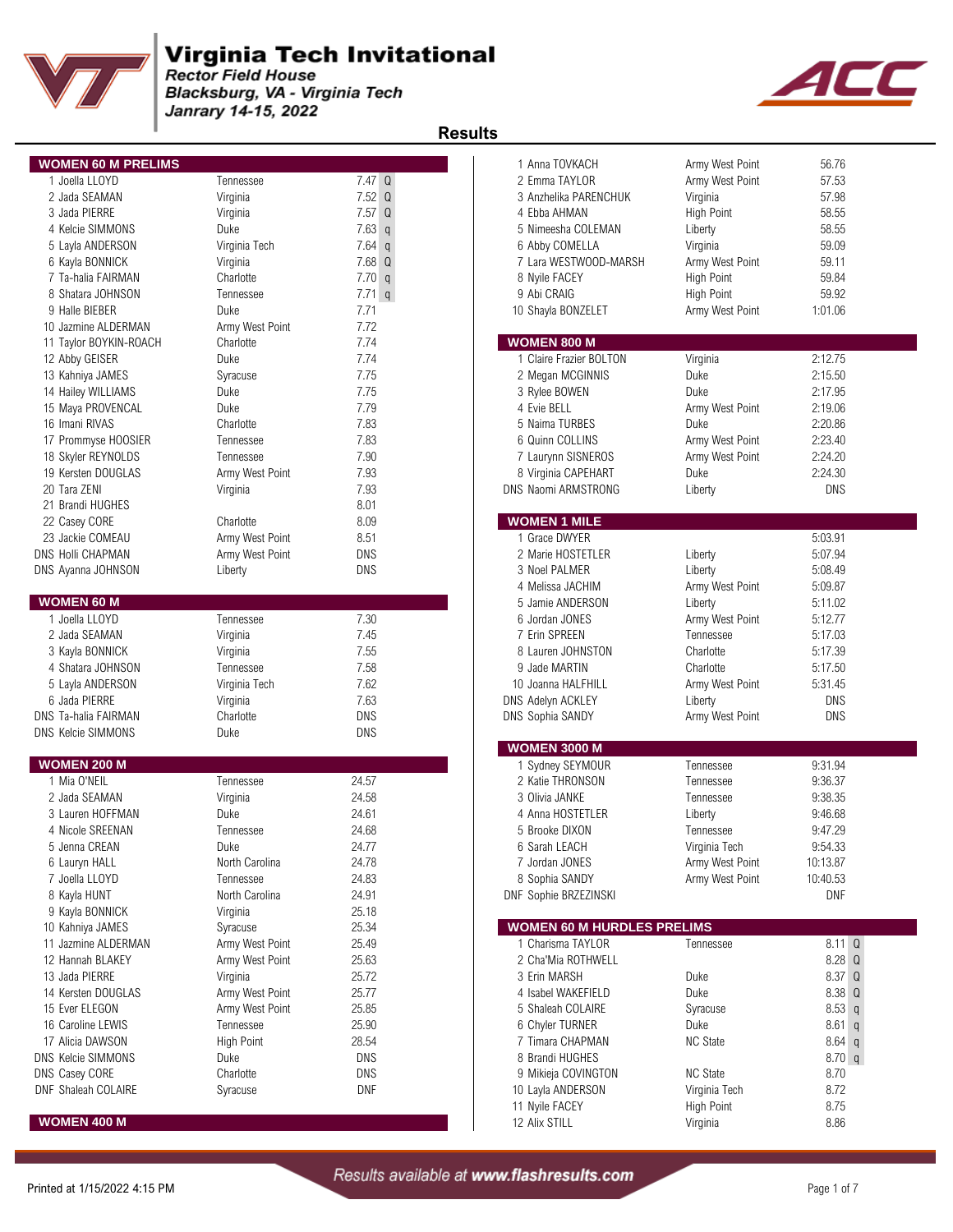

Blacksburg, VA - Virginia Tech Janrary 14-15, 2022



| 13 Saydee AGANUS                    | Army West Point                    |                                         | 8.86       | 14 Eve ENGLISH                                 | Charlotte                    | 1.56m             | $5 - 1\frac{1}{4}$   |
|-------------------------------------|------------------------------------|-----------------------------------------|------------|------------------------------------------------|------------------------------|-------------------|----------------------|
| 14 Nadia SAUNDERS                   | Virginia                           |                                         | 8.87       | 14 Meredith ENGLE                              | Liberty                      | 1.56m             | $5 - 1\frac{1}{4}$   |
| 15 Ebba AHMAN                       | High Point                         |                                         | 8.88       | 18 Kacy COX                                    | Liberty                      | 1.56m             | $5 - 1\frac{1}{4}$   |
| 16 Caroline LEWIS                   | Tennessee                          |                                         | 8.92       | <b>DNS Elasia CAMPBELL</b>                     | Duke                         |                   | <b>DNS</b>           |
| 17 Zoe RICE                         | Virginia                           |                                         | 8.93       | <b>DNS Nasheeda FACEY</b>                      | <b>NC State</b>              |                   | <b>DNS</b>           |
| 18 Brianna SMITH                    | Duke                               |                                         | 8.94       | NH Lara KOHLENBACH                             | Duke                         |                   | NH                   |
| 19 Shailah THORNTON                 | Army West Point                    |                                         | 9.02       | NH Myiah SCOTT                                 | Liberty                      |                   | NΗ                   |
| 20 Amani HANKTON                    | Liberty                            |                                         | 9.25       |                                                |                              |                   |                      |
| 21 Myiah SCOTT                      | Liberty                            |                                         | 9.31       | <b>WOMEN POLE VAULT</b>                        |                              |                   |                      |
| 22 Birna KRISTJANSDOTTIR            | Virginia Tech                      |                                         | 9.33       | 1 Rachel BAXTER                                | Virginia Tech                | 4.34m             | $14 - 2\frac{3}{4}$  |
| 23 Meredith ENGLE                   | Liberty                            |                                         | 9.33       | 2 Sydney HORN                                  | <b>High Point</b>            | 4.34m             | $14 - 2\frac{3}{4}$  |
| 24 N'Tayla CLARK                    | Liberty                            |                                         | 9.35       | 3 Alex POTTS                                   | North Carolina               | 4.09m             | $13 - 5$             |
| 25 Jessica WILLIAMS                 | Virginia Tech                      |                                         | 9.58       | 4 Brynn KING                                   | Duke                         | 4.09m             | $13 - 5$             |
| 26 Lara KOHLENBACH                  | Duke                               |                                         | 9.62       | 5 Mackenzie HORN                               | <b>High Point</b>            | 4.09m             | $13 - 5$             |
| DNS Nimeesha COLEMAN                | Liberty                            |                                         | <b>DNS</b> | 6 Julia FIXSEN                                 | Virginia Tech                | 3.94m             | $12 - 11$            |
| <b>DNS Hannah ANGEL</b>             | Charlotte                          |                                         | <b>DNS</b> | 7 Emerson PORTER                               | North Carolina               | 3.94m             | $12 - 11$            |
| <b>DNS Trina BARCAROLA</b>          | Virginia                           |                                         | <b>DNS</b> | 8 Taylen LANGIN                                | Liberty                      | 3.94m             | $12 - 11$            |
|                                     |                                    |                                         |            | 9 Maya MALONEY                                 | Virginia                     | 3.94m             | $12 - 11$            |
| <b>WOMEN 60 M HURDLES</b>           |                                    |                                         |            | 10 Hannah JEFCOAT                              | Tennessee                    | 3.94m             | $12 - 11$            |
| 1 Charisma TAYLOR                   | Tennessee                          |                                         | 8.15       | 11 Nathalie ELLIOTT                            | <b>High Point</b>            | 3.79m             | $12 - 5\frac{1}{4}$  |
| 2 Isabel WAKEFIELD                  | Duke                               |                                         | 8.37       | 12 Sarah BROWN                                 | Charlotte                    | 3.79m             | $12 - 5\frac{1}{4}$  |
| 3 Chyler TURNER                     | Duke                               |                                         | 8.50       | 13 Riley FELTS                                 | Charlotte                    | 3.79m             | $12 - 5\frac{1}{4}$  |
| 4 Shaleah COLAIRE                   |                                    |                                         | 8.56       | 14 Emory PAFFORD                               | Liberty                      | 3.64m             | $11 - 11\frac{1}{4}$ |
|                                     | Syracuse                           |                                         | 8.58       |                                                |                              |                   | 3.64m 11-111/4       |
| 5 Brandi HUGHES<br>6 Timara CHAPMAN | <b>NC State</b>                    |                                         | 8.64       | 14 Erin KELLEHER                               | Virginia Tech                |                   |                      |
| 7 Erin MARSH                        | Duke                               |                                         | 8.82       | <b>WOMEN LONG JUMP</b>                         |                              |                   |                      |
| DNS Cha'Mia ROTHWELL                |                                    |                                         | <b>DNS</b> | 1 Charisma TAYLOR                              | Tennessee                    | 6.25m             | $20 - 6\frac{1}{4}$  |
|                                     |                                    |                                         |            | 2 Anna KEEFER                                  | North Carolina               | 6.24m             | $20 - 5\frac{3}{4}$  |
| <b>WOMEN 4X400 M RELAY</b>          |                                    |                                         |            |                                                |                              | 6.15m             | $20 - 2\frac{1}{4}$  |
| 1 DUKE                              |                                    | 3:43.21                                 |            | 3 Prommyse HOOSIER                             | Tennessee                    | 6.04m             | $19 - 9\frac{3}{4}$  |
| 2 DUKE                              |                                    | 3:45.95                                 |            | 4 Shatara JOHNSON<br>5 Jirah SIDBERRY          | Tennessee<br><b>NC State</b> | 5.87m             | $19 - 3\frac{1}{4}$  |
| 3 ARMY                              |                                    | 3:46.62                                 |            |                                                |                              | 5.85m             | $19 - 2\frac{1}{2}$  |
| 4 UNC                               | Army West Point<br>North Carolina  | 3:47.66                                 |            | 6 Alicia DAWSON<br>7 Brianna SMITH             | <b>High Point</b><br>Duke    | 5.84m             | $19 - 2$             |
| 5 UVA                               |                                    | 3:50.51                                 |            | 8 Nikki MERRITT                                | Duke                         | 5.82m             | $19 - 1\frac{1}{4}$  |
| 6 SYR                               | Virginia                           |                                         |            | 9 Erin MARSH                                   | Duke                         |                   | $18 - 11\frac{1}{4}$ |
|                                     | Syracuse                           | 3:51.09<br>3:59.16                      |            |                                                |                              | 5.77m             | $18 - 8\frac{3}{4}$  |
| 7 NCSU<br>8 ARMY                    | <b>NC State</b><br>Army West Point | 4:00.31                                 |            | 10 Jada SEAMAN                                 | Virginia                     | 5.71m<br>5.69m    | $18 - 8$             |
| DNS TENN                            | Tennessee                          |                                         | <b>DNS</b> | 11 Skyler REYNOLDS<br>12 Birna KRISTJANSDOTTIR | Tennessee<br>Virginia Tech   | 5.66m             | $18 - 7$             |
| DNS TENN                            | Tennessee                          |                                         | DNS        | 13 Mikele VICKERS                              | Tennessee                    | 5.58m             | $18 - 3\frac{3}{4}$  |
|                                     |                                    |                                         |            | 14 Alix STILL                                  | Virginia                     | 5.55m             | $18 - 2\frac{1}{2}$  |
| <b>WOMEN DMR</b>                    |                                    |                                         |            | 15 Tara ZENI                                   | Virginia                     | 5.50m             | $18 - \frac{1}{2}$   |
| DNF TENN                            | Tennessee                          |                                         | <b>DNF</b> | 16 Alex WOLF                                   | Charlotte                    | 5.46m             | $17 - 11$            |
| DNF TENN                            | Tennessee                          |                                         | DNF        | 17 Lindsey SMITH                               | Army West Point              | 5.37m             | $17 - 7\frac{1}{2}$  |
|                                     |                                    |                                         |            | 18 Abby GEISER                                 | Duke                         | 5.31m             | $17 - 5\frac{1}{4}$  |
| <b>WOMEN HIGH JUMP</b>              |                                    |                                         |            | 19 Jessica WILLIAMS                            | Virginia Tech                | 5.31 <sub>m</sub> | $17 - 5\frac{1}{4}$  |
| 1 Rebecca HAWKINS                   | Virginia                           | 1.76m<br>$5 - 9\frac{1}{4}$             |            | 20 Nasheeda FACEY                              | <b>NC State</b>              | 5.28m             | $17 - 4$             |
| 2 Sydney BANKS                      | North Carolina                     | 1.66m<br>$5 - 5\frac{1}{4}$             |            | 21 Hannah ANGEL                                | Charlotte                    | 5.07m             | $16 - 7\frac{3}{4}$  |
| 3 Caroline LEWIS                    | Tennessee                          | $5 - 5\frac{1}{4}$<br>1.66m             |            | 22 Bailey MCCRAY                               | Charlotte                    | 5.02m             | $16 - 5\frac{3}{4}$  |
| 4 Isabella PALCHAK                  | Army West Point                    | $5 - 5\frac{1}{4}$<br>1.66m             |            | 23 Kamia COOPER                                | Liberty                      | 4.77m             | $15 - 7\frac{3}{4}$  |
| 5 Alex WOLF                         | Charlotte                          | $5 - 3\frac{1}{4}$<br>1.61m             |            | 24 Jackie COMEAU                               | Army West Point              | 4.69m             | $15 - 4\frac{3}{4}$  |
| 5 Danielle SHIPP                    | Tennessee                          | 1.61 <sub>m</sub><br>$5 - 3\frac{1}{4}$ |            | 25 Jordan PRINGLE                              | <b>High Point</b>            | 4.59m             | $15 - \frac{3}{4}$   |
| 5 Isabel WAKEFIELD                  | Duke                               | $5 - 3\frac{1}{4}$<br>1.61m             |            | DNS Nadia SAUNDERS                             | Virginia                     |                   | <b>DNS</b>           |
| 5 Hannah KELLY                      | Duke                               | $5 - 3\frac{1}{4}$<br>1.61m             |            | DNS Michelle COBB                              | <b>NC State</b>              |                   | <b>DNS</b>           |
| 9 Grace REINHARDT                   | Army West Point                    | $5 - 3\frac{1}{4}$<br>1.61m             |            | DNS Zahra BICHARA                              | <b>NC State</b>              |                   | <b>DNS</b>           |
| 9 Laurel MILLER                     |                                    | 1.61m<br>$5 - 3\frac{1}{4}$             |            | <b>DNS Caroline LEWIS</b>                      | Tennessee                    |                   | <b>DNS</b>           |
| 11 Rosie CICMANEC                   | Virginia Tech                      | $5 - 3\frac{1}{4}$<br>1.61m             |            |                                                | Liberty                      |                   | <b>DNS</b>           |
| 12 Maci BUNTING                     | Virginia Tech<br>Charlotte         | $5 - 3\frac{1}{4}$<br>1.61m             |            | DNS Ayanna JOHNSON                             |                              |                   |                      |
| 12 Jordan JONES                     |                                    | $5 - 3\frac{1}{4}$<br>1.61m             |            | <b>WOMEN TRIPLE JUMP</b>                       |                              |                   |                      |
| 14 Hannah ANGEL                     | Virginia Tech<br>Charlotte         | 1.56m<br>$5 - 1\frac{1}{4}$             |            | 1 Hailey HUSTON MYLES                          | Virginia Tech                | 12.82m            | $42 - \frac{3}{4}$   |
|                                     |                                    |                                         |            |                                                |                              |                   |                      |
| 14 Nataleigh CANTU                  | Army West Point                    | 1.56m<br>$5 - 1\frac{1}{4}$             |            | 2 Michelle COBB                                | <b>NC State</b>              |                   | 12.25m 40-21/4       |

| 14 Eve ENGLISH<br>14 Meredith ENGLE<br>18 Kacy COX<br>ONS Elasia CAMPBELL<br>DNS Nasheeda FACEY<br>NH Lara KOHLENBACH<br>NH Myiah SCOTT | Charlotte<br>Liberty<br>Liberty<br>Duke<br><b>NC State</b><br>Duke<br>Liberty | 1.56 <sub>m</sub><br>1.56m<br>1.56 <sub>m</sub> | $5 - 1\frac{1}{4}$<br>$5 - 1\frac{1}{4}$<br>$5 - 1\frac{1}{4}$<br>DNS<br>DNS<br>NΗ<br>NΗ |  |
|-----------------------------------------------------------------------------------------------------------------------------------------|-------------------------------------------------------------------------------|-------------------------------------------------|------------------------------------------------------------------------------------------|--|
| <b>WOMEN POLE VAULT</b><br>1 Rachel BAXTER                                                                                              |                                                                               | 4.34m                                           | $14 - 2\frac{3}{4}$                                                                      |  |
| 2 Sydney HORN                                                                                                                           | Virginia Tech<br>High Point                                                   | 4.34m                                           | $14 - 2\frac{3}{4}$                                                                      |  |
| 3 Alex POTTS                                                                                                                            | North Carolina                                                                | 4.09m                                           | $13 - 5$                                                                                 |  |
| 4 Brynn KING                                                                                                                            | Duke                                                                          | 4.09m                                           | $13 - 5$                                                                                 |  |
| 5 Mackenzie HORN                                                                                                                        | <b>High Point</b>                                                             | 4.09m                                           | 13-5                                                                                     |  |
| 6 Julia FIXSEN                                                                                                                          | Virginia Tech                                                                 | 3.94m                                           | $12 - 11$                                                                                |  |
| 7 Emerson PORTER                                                                                                                        | North Carolina                                                                | 3.94m                                           | $12 - 11$                                                                                |  |
| 8 Taylen LANGIN                                                                                                                         | Liberty                                                                       | 3.94m                                           | $12 - 11$                                                                                |  |
| 9 Maya MALONEY                                                                                                                          | Virginia                                                                      | 3.94m                                           | $12 - 11$                                                                                |  |
| 10 Hannah JEFCOAT                                                                                                                       | Tennessee                                                                     | 3.94m                                           | $12 - 11$                                                                                |  |
| 11 Nathalie ELLIOTT<br>12 Sarah BROWN                                                                                                   | High Point<br>Charlotte                                                       | 3.79m<br>3.79m                                  | $12 - 5\frac{1}{4}$<br>$12 - 5\frac{1}{4}$                                               |  |
| 13 Riley FELTS                                                                                                                          | Charlotte                                                                     | 3.79m                                           | $12 - 5\frac{1}{4}$                                                                      |  |
| 14 Emory PAFFORD                                                                                                                        | Liberty                                                                       |                                                 | 3.64m 11-111/4                                                                           |  |
| 14 Erin KELLEHER                                                                                                                        | Virginia Tech                                                                 |                                                 | 3.64m 11-111/4                                                                           |  |
|                                                                                                                                         |                                                                               |                                                 |                                                                                          |  |
| <b>WOMEN LONG JUMP</b>                                                                                                                  |                                                                               |                                                 |                                                                                          |  |
| 1 Charisma TAYLOR                                                                                                                       | Tennessee                                                                     | 6.25m                                           | $20 - 6\frac{1}{4}$                                                                      |  |
| 2 Anna KEEFER<br>3 Prommyse HOOSIER                                                                                                     | North Carolina<br>Tennessee                                                   | 6.24m<br>6.15m                                  | $20 - 5\frac{3}{4}$<br>$20 - 2\frac{1}{4}$                                               |  |
| 4 Shatara JOHNSON                                                                                                                       | Tennessee                                                                     | 6.04m                                           | $19 - 9\frac{3}{4}$                                                                      |  |
| 5 Jirah SIDBERRY                                                                                                                        | <b>NC State</b>                                                               | 5.87m                                           | $19 - 3\frac{1}{4}$                                                                      |  |
| 6 Alicia DAWSON                                                                                                                         | High Point                                                                    | 5.85m                                           | $19 - 2\frac{1}{2}$                                                                      |  |
| 7 Brianna SMITH                                                                                                                         | Duke                                                                          | 5.84m                                           | $19 - 2$                                                                                 |  |
| 8 Nikki MERRITT                                                                                                                         | Duke                                                                          | 5.82m                                           | $19 - 1\frac{1}{4}$                                                                      |  |
| 9 Erin MARSH                                                                                                                            | Duke                                                                          |                                                 | 5.77m 18-111/4                                                                           |  |
| 10 Jada SEAMAN                                                                                                                          | Virginia                                                                      | 5.71m                                           | $18 - 8\frac{3}{4}$                                                                      |  |
| 11 Skyler REYNOLDS                                                                                                                      | Tennessee                                                                     | 5.69m                                           | $18 - 8$                                                                                 |  |
| 12 Birna KRISTJANSDOTTIR<br>13 Mikele VICKERS                                                                                           | Virginia Tech<br>Tennessee                                                    | 5.66m<br>5.58m                                  | 18-7<br>$18 - 3\frac{3}{4}$                                                              |  |
| 14 Alix STILL                                                                                                                           | Virginia                                                                      | 5.55m                                           | $18 - 2\frac{1}{2}$                                                                      |  |
| 15 Tara ZENI                                                                                                                            | Virginia                                                                      | 5.50 <sub>m</sub>                               | $18 - \frac{1}{2}$                                                                       |  |
| 16 Alex WOLF                                                                                                                            | Charlotte                                                                     | 5.46m                                           | 17-11                                                                                    |  |
| 17 Lindsey SMITH                                                                                                                        | Army West Point                                                               | 5.37m                                           | $17 - 7\frac{1}{2}$                                                                      |  |
| 18 Abby GEISER                                                                                                                          | Duke                                                                          | 5.31 <sub>m</sub>                               | $17 - 5\frac{1}{4}$                                                                      |  |
| 19 Jessica WILLIAMS                                                                                                                     | Virginia Tech                                                                 | 5.31 <sub>m</sub>                               | $17 - 5\frac{1}{4}$                                                                      |  |
| 20 Nasheeda FACEY                                                                                                                       | <b>NC State</b>                                                               | 5.28m                                           | $17 - 4$                                                                                 |  |
| 21 Hannah ANGEL                                                                                                                         | Charlotte                                                                     | 5.07 <sub>m</sub>                               | $16 - 7\frac{3}{4}$                                                                      |  |
| 22 Bailey MCCRAY<br>23 Kamia COOPER                                                                                                     | Charlotte                                                                     | 5.02m                                           | $16 - 5\frac{3}{4}$<br>$15 - 7\frac{3}{4}$                                               |  |
| 24 Jackie COMEAU                                                                                                                        | Liberty<br>Army West Point                                                    | 4.77m<br>4.69m                                  | $15 - 4\frac{3}{4}$                                                                      |  |
| 25 Jordan PRINGLE                                                                                                                       | <b>High Point</b>                                                             | 4.59m                                           | $15 - \frac{3}{4}$                                                                       |  |
| <b>DNS Nadia SAUNDERS</b>                                                                                                               | Virginia                                                                      |                                                 | DNS                                                                                      |  |
| <b>DNS Michelle COBB</b>                                                                                                                | <b>NC State</b>                                                               |                                                 | DNS                                                                                      |  |
| <b>DNS Zahra BICHARA</b>                                                                                                                | <b>NC</b> State                                                               |                                                 | DNS                                                                                      |  |
| <b>DNS Caroline LEWIS</b>                                                                                                               | Tennessee                                                                     |                                                 | DNS                                                                                      |  |
| DNS Ayanna JOHNSON                                                                                                                      | Liberty                                                                       |                                                 | DNS                                                                                      |  |
| <b>WOMEN TRIPLE JUMP</b>                                                                                                                |                                                                               |                                                 |                                                                                          |  |
| 1 Hailey HUSTON MYLES                                                                                                                   | Virginia Tech                                                                 | 12.82m                                          | $42 - \frac{3}{4}$                                                                       |  |
| 2 Michelle COBB                                                                                                                         | <b>NC State</b>                                                               | 12.25m                                          | $40 - 2\frac{1}{4}$                                                                      |  |
|                                                                                                                                         |                                                                               |                                                 |                                                                                          |  |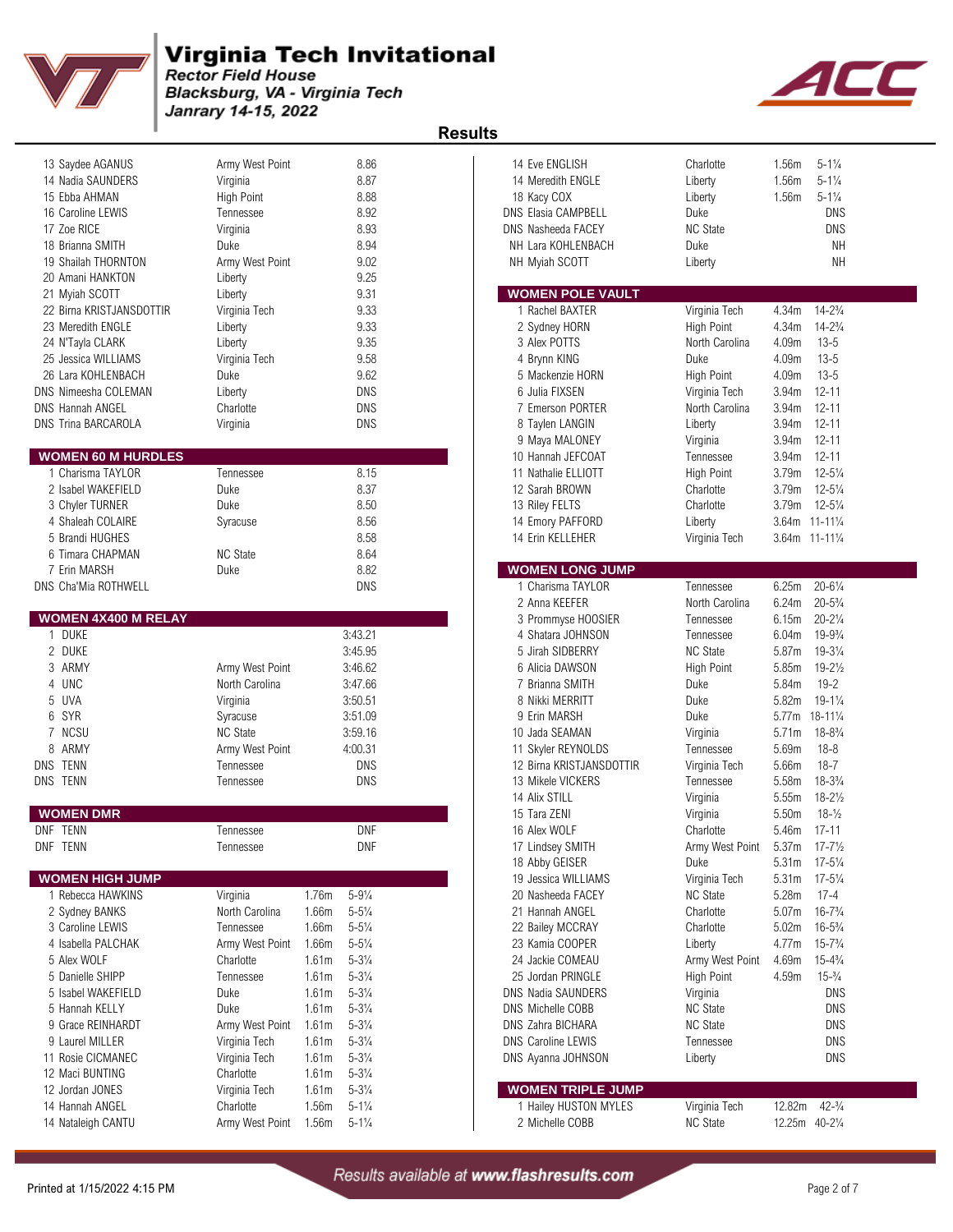

Blacksburg, VA - Virginia Tech Janrary 14-15, 2022



#### **Results**

|                           |                                |                                          | Results                                |                   |
|---------------------------|--------------------------------|------------------------------------------|----------------------------------------|-------------------|
| 3 Mikele VICKERS          | Tennessee                      | 12.08m 39-73/4                           | <b>MEN 60 M PRELIMS</b>                |                   |
| 4 Alicia DAWSON           | <b>High Point</b>              | 12.06m 39-63/4                           | 1 Cole BECK<br>Virginia Tech           | 6.67 Q            |
| 5 Jirah SIDBERRY          | <b>NC State</b>                | 11.92m 39-11/4                           | 2 Donovan SPEARMAN<br>Duke             | $6.71$ q          |
| 6 Zoe RICE                | Virginia                       | $39 - 1$<br>11.91m                       | 3 Brandon LETTS<br>Liberty             | 6.74 <sub>Q</sub> |
| 7 Nadia SAUNDERS          | Virginia                       | $38 - 7$<br>11.76m                       | 4 Deron DUDLEY<br>High Point           | 6.76 <sub>Q</sub> |
| 8 Gabrielle INGRAM        | Army West Point                | $38-3/4$<br>11.60m                       | 5 Torrence WALKER<br>Virginia Tech     | $6.77$ q          |
| FOUL Kalynn MCNAIR        | Charlotte                      | <b>FOUL</b>                              | 6 Christian LANGLOIS<br>Tennessee      | 6.79 Q            |
| FOUL Lizbeth JOSEPH       | Liberty                        | <b>FOUL</b>                              | Duke<br>7 Ezra MELLINGER               | $6.84$ q          |
| FOUL Carly KING           | Duke                           | <b>FOUL</b>                              | 8 Trei THOROGOOD<br>Syracuse           | $6.85$ q          |
| FOUL Jordan PRINGLE       | <b>High Point</b>              | <b>FOUL</b>                              | 9 Jon REDMOND<br>Army West Point       | 6.86              |
| <b>DNS Emma ARBLASTER</b> | Liberty                        | <b>DNS</b>                               | 10 Donovan LOUIS<br>Virginia Tech      | 6.88              |
|                           |                                |                                          | 11 Tavares KELLY<br>Virginia           | 6.95              |
| <b>WOMEN SHOT PUT</b>     |                                |                                          | 12 Michael BELL<br>Virginia Tech       | 6.96              |
| 1 Fiona RICHARDS          | Virginia Tech                  | 16.35m 53-7 <sup>3</sup> / <sub>4</sub>  | 13 Sean TUCKER<br>Syracuse             | 7.01              |
| 2 Emily FINK              | Army West Point                | 15.81m 51-101/2                          | 14 Jay PENDARVIS<br>Virginia           | 7.02              |
| 3 Maria DEAVIZ            | Virginia                       | 15.72m 51-7                              | High Point<br>15 Freddie ALLEN III     | 7.03              |
| 4 Makayla MCGOWAN         | <b>VCU</b>                     | 15.02m 49-31/2                           | 16 Tucker CONINE<br>High Point         | 7.05              |
| 5 Ashley ANUMBA           | Virginia                       | 14.90m 48-10 <sup>3</sup> / <sub>4</sub> | 17 Noah SHUTE<br>Army West Point       | 7.06              |
| 6 Aysia SALAS             | Army West Point                | 14.52m 47-73/4                           | Duke<br>18 Joseph LASTER III           | 7.06              |
| 7 Kinsie HUGGINS          | Duke                           | 14.27m 46-10                             | Duke<br>19 Miles MINGO                 | 7.07              |
| 8 Kayley RAGAZZINI        | Army West Point                | 14.14m 46-43/4                           | 20 Ryan HOGAN<br>Army West Point       | 7.07              |
| 9 Shannon MOISE           | VCU                            | 13.62m 44-81/4                           | 21 Dylan SCARNATO<br>Tennessee         | 7.08              |
| 10 Jocelyn MIDKIFF        | VCU                            | 13.57m 44-61/4                           | 22 Nelson LOMICK<br>Charlotte          | 7.09              |
| 11 Letizia MARSICO        | <b>High Point</b>              | $13.11m$ $43-1/4$                        | 23 Nigal DAVIS<br>Virginia             | 7.13              |
| 12 Erin MARSH             | Duke                           | 12.78m 41-111/4                          | 24 Sean MURPHY<br>Virginia Tech        | 7.16              |
| 13 Morgan JOHNSON         | Virginia                       | 12.57m<br>$41 - 3$                       | 25 John MANILLI<br>Virginia Tech       | 7.22              |
| 14 Mahkayla HART          | <b>NC State</b>                | 12.51m<br>$41 - \frac{1}{2}$             | 26 Devin DAYE-SCHAFER<br>Virginia Tech | 7.30              |
| 15 Isabel WAKEFIELD       | Duke                           | 12.07m 39-71/4                           | DNS Favour ASHE<br>Tennessee           | <b>DNS</b>        |
| 16 Liana BETTS            | High Point                     | $39 - 4$<br>11.99m                       | Duke<br>DNS Mohammed ALMARHOUN         | <b>DNS</b>        |
| 17 Mikieja COVINGTON      | <b>NC State</b>                | 11.72m<br>$38 - 5\frac{1}{2}$            | <b>DNS Ethan DRIVER</b><br>Charlotte   | <b>DNS</b>        |
| 18 Brianna SMITH          | Duke                           | $36 - 9$<br>11.20m                       | DNS Wayne PINNOCK<br>Tennessee         | <b>DNS</b>        |
| 19 Timara CHAPMAN         | <b>NC State</b>                | 11.11m 36-51/2                           |                                        |                   |
| 20 Lara KOHLENBACH        | Duke                           | 10.47m 34-41/4                           | <b>MEN 60 M</b>                        |                   |
| 21 Toni LAMOND            | <b>High Point</b>              | 10.21m<br>$33 - 6$                       | 1 Cole BECK<br>Virginia Tech           | 6.70              |
| 22 Hannah ANGEL           | Charlotte                      | $26 - 7\frac{1}{4}$<br>8.11m             | 2 Deron DUDLEY<br>High Point           | 6.74              |
| FOUL Barbara ANTWI        | Army West Point                | <b>FOUL</b>                              | 3 Brandon LETTS<br>Liberty             | 6.75              |
|                           |                                |                                          | 4 Torrence WALKER<br>Virginia Tech     | 6.76              |
| <b>WOMEN WEIGHT</b>       |                                |                                          | 5 Trei THOROGOOD<br>Syracuse           | 6.82              |
| 1 Rebecca MAMMEL          | Virginia Tech                  | 22.15m<br>$72 - 8$                       | 6 Christian LANGLOIS<br>Tennessee      | 6.84              |
| 2 Emily MIKOUD            | Army West Point                | 21.71m 71-23/4                           | 7 Ezra MELLINGER<br>Duke               | 6.86              |
| 3 Sara KILLINEN           | Virginia Tech                  | 21.13m<br>69-4                           | <b>DNS Donovan SPEARMAN</b><br>Duke    | DNS               |
| 4 Abigail GREEN           | Army West Point 18.70m 61-41/4 |                                          |                                        |                   |
| 5 Kayley RAGAZZINI        | Army West Point                | 18.39m 60-4                              | <b>MEN 200 M</b>                       |                   |
| 6 Grace ARTIS             | Liberty                        | 17.82m 58-53/4                           | 1 Deron DUDLEY<br>High Point           | 21.49             |
| 7 Makayla MCGOWAN         | VCU                            | 17.52m 57-53/4                           | Charlotte<br>2 Donny LEE               | 21.62             |
| 8 Moorea MITCHELL         | Duke                           | 17.42m<br>$57 - 2$                       | 3 Christian LYON<br>Liberty            | 21.65             |
| 9 Emily FINK              | Army West Point                | 16.90m 55-51/2                           | 4 Ryan HOGAN<br>Army West Point        | 21.97             |
| 10 Kayla BEASLEY          | <b>NC State</b>                | 16.80m 55-11/2                           | 5 Brandon LETTS<br>Liberty             | 22.01             |
| 11 Makala WRIGHT          | <b>NC State</b>                | 16.54m 54-31/4                           | 6 Trei THOROGOOD<br>Syracuse           | 22.09             |
| 12 Mahkayla HART          | <b>NC State</b>                | 16.40m 53-93/4                           | 7 Kobe NEVILLS<br>Charlotte            | 22.12             |
| 13 Gudrun HALLGRIMSDOTTIR | VCU                            | 15.16m<br>49-9                           | 8 Kevin SEMBRAT<br>Army West Point     | 22.13             |
| 14 Grace WILLS            | North Carolina                 | 15.01m<br>$49 - 3$                       | 9 Alexander SCHWEDT<br>Duke            | 22.16             |
|                           |                                |                                          |                                        |                   |

| 3 Mikele VICKERS<br>4 Alicia DAWSON<br>5 Jirah SIDBERRY                                                                                                                                                                                                 |                                      |                                          |                                         |                       |                |
|---------------------------------------------------------------------------------------------------------------------------------------------------------------------------------------------------------------------------------------------------------|--------------------------------------|------------------------------------------|-----------------------------------------|-----------------------|----------------|
|                                                                                                                                                                                                                                                         | Tennessee                            | 12.08m 39-73/4                           | <b>MEN 60 M PRELIMS</b>                 |                       |                |
|                                                                                                                                                                                                                                                         | <b>High Point</b>                    | 12.06m 39-63/4                           | 1 Cole BECK                             | Virginia Tech         | 6.67 Q         |
|                                                                                                                                                                                                                                                         | <b>NC State</b>                      | 11.92m 39-11/4                           | 2 Donovan SPEARMAN                      | Duke                  | $6.71$ q       |
| 6 Zoe RICE                                                                                                                                                                                                                                              | Virginia                             | $39-1$<br>11.91m                         | 3 Brandon LETTS                         | Liberty               | $6.74$ Q       |
| 7 Nadia SAUNDERS                                                                                                                                                                                                                                        | Virginia                             | $38 - 7$<br>11.76m                       | 4 Deron DUDLEY                          | High Point            | 6.76 Q         |
| 8 Gabrielle INGRAM                                                                                                                                                                                                                                      | Army West Point                      | 11.60m<br>$38-3/4$                       | 5 Torrence WALKER                       | Virginia Tech         | $6.77$ q       |
| UL Kalynn MCNAIR                                                                                                                                                                                                                                        | Charlotte                            | <b>FOUL</b>                              | 6 Christian LANGLOIS                    | Tennessee             | 6.79 Q         |
| UL Lizbeth JOSEPH                                                                                                                                                                                                                                       | Liberty                              | <b>FOUL</b>                              | 7 Ezra MELLINGER                        | Duke                  | $6.84$ q       |
| UL Carly KING                                                                                                                                                                                                                                           | Duke                                 | <b>FOUL</b>                              | 8 Trei THOROGOOD                        | Syracuse              | $6.85$ q       |
| UL Jordan PRINGLE                                                                                                                                                                                                                                       | <b>High Point</b>                    | <b>FOUL</b>                              | 9 Jon REDMOND                           | Army West Point       | 6.86           |
| NS Emma ARBLASTER                                                                                                                                                                                                                                       | Liberty                              | <b>DNS</b>                               | 10 Donovan LOUIS                        | Virginia Tech         | 6.88           |
|                                                                                                                                                                                                                                                         |                                      |                                          | 11 Tavares KELLY                        | Virginia              | 6.95           |
| <b>VOMEN SHOT PUT</b>                                                                                                                                                                                                                                   |                                      |                                          | 12 Michael BELL                         | Virginia Tech         | 6.96           |
| 1 Fiona RICHARDS                                                                                                                                                                                                                                        | Virginia Tech                        | 16.35m 53-7 <sup>3</sup> / <sub>4</sub>  | 13 Sean TUCKER                          | Syracuse              | 7.01           |
| 2 Emily FINK                                                                                                                                                                                                                                            | Army West Point                      | 15.81m 51-101/2                          | 14 Jay PENDARVIS                        | Virginia              | 7.02           |
| 3 Maria DEAVIZ                                                                                                                                                                                                                                          | Virginia                             | 15.72m 51-7                              | 15 Freddie ALLEN III                    | <b>High Point</b>     | 7.03           |
|                                                                                                                                                                                                                                                         | VCU                                  |                                          |                                         |                       |                |
| 4 Makayla MCGOWAN                                                                                                                                                                                                                                       |                                      | 15.02m 49-31/2                           | 16 Tucker CONINE                        | <b>High Point</b>     | 7.05           |
| 5 Ashley ANUMBA                                                                                                                                                                                                                                         | Virginia                             | 14.90m 48-10 <sup>3</sup> / <sub>4</sub> | 17 Noah SHUTE                           | Army West Point       | 7.06           |
| 6 Aysia SALAS                                                                                                                                                                                                                                           | Army West Point                      | 14.52m 47-73/4                           | 18 Joseph LASTER III                    | Duke                  | 7.06           |
| 7 Kinsie HUGGINS                                                                                                                                                                                                                                        | Duke                                 | 14.27m 46-10                             | 19 Miles MINGO                          | Duke                  | 7.07           |
| 8 Kayley RAGAZZINI                                                                                                                                                                                                                                      | Army West Point                      | 14.14m 46-43/4                           | 20 Ryan HOGAN                           | Army West Point       | 7.07           |
| 9 Shannon MOISE                                                                                                                                                                                                                                         | VCU                                  | 13.62m 44-81/4                           | 21 Dylan SCARNATO                       | Tennessee             | 7.08           |
| 10 Jocelyn MIDKIFF                                                                                                                                                                                                                                      | VCU                                  | 13.57m 44-61/4                           | 22 Nelson LOMICK                        | Charlotte             | 7.09           |
| 11 Letizia MARSICO                                                                                                                                                                                                                                      | <b>High Point</b>                    | 13.11m<br>$43 - 1/4$                     | 23 Nigal DAVIS                          | Virginia              | 7.13           |
| 12 Erin MARSH                                                                                                                                                                                                                                           | Duke                                 | 12.78m 41-111/4                          | 24 Sean MURPHY                          | Virginia Tech         | 7.16           |
| 13 Morgan JOHNSON                                                                                                                                                                                                                                       | Virginia                             | 12.57m<br>$41 - 3$                       | 25 John MANILLI                         | Virginia Tech         | 7.22           |
| 14 Mahkayla HART                                                                                                                                                                                                                                        | <b>NC State</b>                      | $41 - \frac{1}{2}$<br>12.51m             | 26 Devin DAYE-SCHAFER                   | Virginia Tech         | 7.30           |
| 15 Isabel WAKEFIELD                                                                                                                                                                                                                                     | Duke                                 | 12.07m 39-71/4                           | <b>DNS Favour ASHE</b>                  | Tennessee             | <b>DNS</b>     |
| 16 Liana BETTS                                                                                                                                                                                                                                          | <b>High Point</b>                    | $39 - 4$<br>11.99m                       | DNS Mohammed ALMARHOUN                  | Duke                  | <b>DNS</b>     |
| 17 Mikieja COVINGTON                                                                                                                                                                                                                                    | <b>NC State</b>                      | 11.72m 38-51/2                           | DNS Ethan DRIVER                        | Charlotte             | <b>DNS</b>     |
| 18 Brianna SMITH                                                                                                                                                                                                                                        | Duke                                 | $36-9$<br>11.20m                         | DNS Wayne PINNOCK                       | Tennessee             | <b>DNS</b>     |
| 19 Timara CHAPMAN                                                                                                                                                                                                                                       | <b>NC State</b>                      | 11.11m 36-51/2                           |                                         |                       |                |
| 20 Lara KOHLENBACH                                                                                                                                                                                                                                      | Duke                                 | 10.47m 34-41/4                           | <b>MEN 60 M</b>                         |                       |                |
| 21 Toni LAMOND                                                                                                                                                                                                                                          | <b>High Point</b>                    | 10.21m<br>$33 - 6$                       | 1 Cole BECK                             | Virginia Tech         | 6.70           |
| 22 Hannah ANGEL                                                                                                                                                                                                                                         | Charlotte                            | $26 - 7\frac{1}{4}$<br>8.11m             | 2 Deron DUDLEY                          | <b>High Point</b>     | 6.74           |
| UL Barbara ANTWI                                                                                                                                                                                                                                        | Army West Point                      | <b>FOUL</b>                              | 3 Brandon LETTS                         | Liberty               | 6.75           |
|                                                                                                                                                                                                                                                         |                                      |                                          | 4 Torrence WALKER                       | Virginia Tech         | 6.76           |
| <b>VOMEN WEIGHT</b>                                                                                                                                                                                                                                     |                                      |                                          | 5 Trei THOROGOOD                        | Syracuse              | 6.82           |
| 1 Rebecca MAMMEL                                                                                                                                                                                                                                        | Virginia Tech                        | $72 - 8$<br>22.15m                       | 6 Christian LANGLOIS                    | Tennessee             | 6.84           |
| 2 Emily MIKOUD                                                                                                                                                                                                                                          | Army West Point                      | 21.71m 71-2 <sup>3</sup> / <sub>4</sub>  | 7 Ezra MELLINGER                        | Duke                  | 6.86           |
| 3 Sara KILLINEN                                                                                                                                                                                                                                         |                                      | 21.13m<br>69-4                           | <b>DNS Donovan SPEARMAN</b>             | Duke                  | <b>DNS</b>     |
|                                                                                                                                                                                                                                                         | Virginia Tech                        |                                          |                                         |                       |                |
| 4 Abigail GREEN                                                                                                                                                                                                                                         | Army West Point                      | 18.70m 61-41/4                           | <b>MEN 200 M</b>                        |                       |                |
| 5 Kayley RAGAZZINI                                                                                                                                                                                                                                      | Army West Point                      | 18.39m<br>60-4                           |                                         |                       |                |
| 6 Grace ARTIS                                                                                                                                                                                                                                           | Liberty                              | 17.82m 58-53/4                           | 1 Deron DUDLEY                          | <b>High Point</b>     | 21.49          |
| 7 Makayla MCGOWAN                                                                                                                                                                                                                                       | VCU                                  | 17.52m 57-53/4                           | 2 Donny LEE                             | Charlotte             | 21.62          |
| 8 Moorea MITCHELL                                                                                                                                                                                                                                       | Duke                                 | 17.42m<br>$57-2$                         | 3 Christian LYON                        | Liberty               | 21.65          |
| 9 Emily FINK                                                                                                                                                                                                                                            | Army West Point                      | 16.90m 55-51/2                           | 4 Ryan HOGAN                            | Army West Point       | 21.97          |
|                                                                                                                                                                                                                                                         | <b>NC State</b>                      | 16.80m 55-11/2                           | 5 Brandon LETTS                         | Liberty               | 22.01          |
|                                                                                                                                                                                                                                                         | <b>NC State</b>                      | 16.54m 54-31/4                           | 6 Trei THOROGOOD                        | Syracuse              | 22.09          |
|                                                                                                                                                                                                                                                         | <b>NC State</b>                      | 16.40m 53-9 <sup>3</sup> / <sub>4</sub>  | 7 Kobe NEVILLS                          | Charlotte             | 22.12          |
|                                                                                                                                                                                                                                                         |                                      |                                          | 8 Kevin SEMBRAT                         | Army West Point       |                |
|                                                                                                                                                                                                                                                         | VCU                                  | 15.16m<br>49-9                           |                                         |                       | 22.13          |
|                                                                                                                                                                                                                                                         | North Carolina                       | 15.01m<br>49-3                           | 9 Alexander SCHWEDT                     | Duke                  | 22.16          |
|                                                                                                                                                                                                                                                         | VCU                                  | 14.88m 48-10                             | 10 Nelson LOMICK                        | Charlotte             | 22.28          |
|                                                                                                                                                                                                                                                         | Duke                                 | 14.25m 46-9                              | 11 Jon REDMOND                          | Army West Point       | 22.46          |
|                                                                                                                                                                                                                                                         | <b>High Point</b>                    | 14.01m 45-11%                            | 12 Justin YOUNG                         | Army West Point       | 22.47          |
|                                                                                                                                                                                                                                                         | <b>VCU</b>                           | 12.46m 40-101/2                          |                                         |                       |                |
|                                                                                                                                                                                                                                                         |                                      |                                          | 13 James NMAH                           | Syracuse              | 22.70          |
|                                                                                                                                                                                                                                                         | <b>High Point</b>                    | 11.77m 38-71/2                           | 14 Tavares KELLY                        | Virginia              | 22.74          |
| 10 Kayla BEASLEY<br>11 Makala WRIGHT<br>12 Mahkayla HART<br>13 Gudrun HALLGRIMSDOTTIR<br>14 Grace WILLS<br>15 Shannon MOISE<br>16 Jamila OTIENO<br>17 Toni LAMOND<br>18 Jocelyn MIDKIFF<br>19 Amanda SCATTERGOOD<br>20 Cierra WOODS<br>UL Barbara ANTWI | <b>High Point</b><br>Army West Point | 11.48m 37-8<br><b>FOUL</b>               | 15 Jeremiah WILSON<br>16 Dylan SCARNATO | Virginia<br>Tennessee | 22.84<br>22.88 |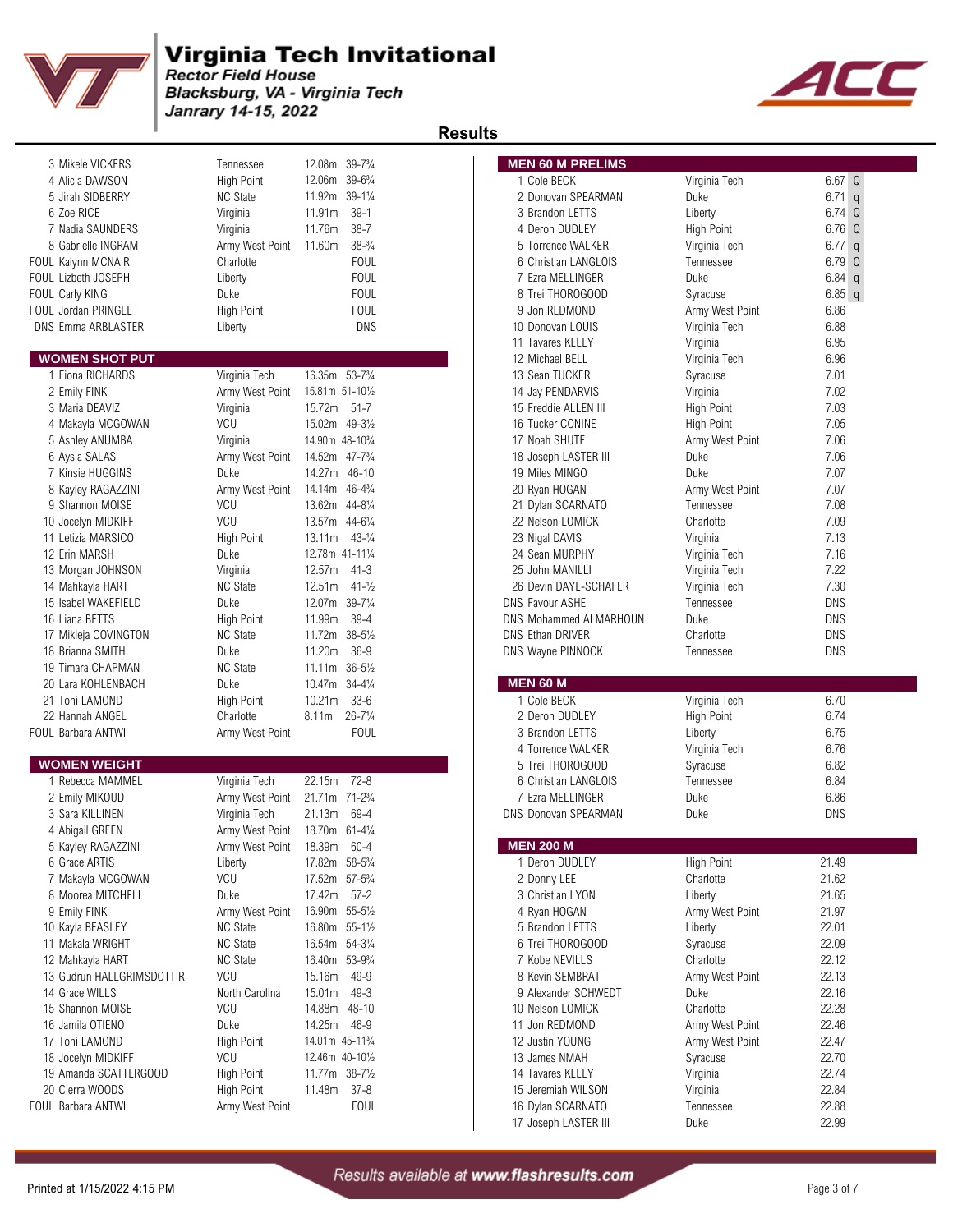

Blacksburg, VA - Virginia Tech Janrary 14-15, 2022



| 18 Nigal DAVIS<br><b>DNS Christian LANGLOIS</b> | Virginia<br>Tennessee | 23.24<br><b>DNS</b> | DNF Riley BUCHHOLZ<br>DNS Drake ANZANO | Tennessee<br>Duke       | DNF<br><b>DNS</b>      |
|-------------------------------------------------|-----------------------|---------------------|----------------------------------------|-------------------------|------------------------|
| DNS Tarik SAMUEL                                | Army West Point       | <b>DNS</b>          | <b>DNS Christian JACKSON</b>           |                         | <b>DNS</b>             |
|                                                 |                       |                     |                                        |                         |                        |
| <b>MEN 400 M</b>                                |                       |                     | <b>MEN 3000 M</b>                      |                         |                        |
| 1 Elijah BELLAMY                                | Army West Point       | 48.50               | 1 Seb ANTHONY                          | Virginia Tech           | 8:11.79                |
| 2 Kevin SEMBRAT                                 | Army West Point       | 48.82               | 2 Marshall BEATTY                      | Army West Point         | 8:12.78                |
| 3 Terris BURTON                                 | High Point            | 48.87               | 3 Declan RYMER                         |                         | 8:14.27                |
| 4 Jordan WILLIS                                 | Virginia              | 49.02               | 4 Will JEFFERSON                       | Liberty                 | 8:14.28                |
| 5 Alejandro RODRIGUEZ                           | Duke                  | 49.25               | 5 Tyler LEESER                         | Virginia Tech           | 8:15.93                |
| 6 Job TRAHAN                                    | Duke                  | 49.44               | 6 Garrett GOUGH                        | Army West Point         | 8:20.54                |
| 7 Tarik SAMUEL                                  | Army West Point       | 49.44               | 7 Canaan ANDERSON                      | Tennessee               | 8:24.82                |
| 8 Shawn CARTER                                  | Army West Point       | 50.70               | 8 Max KENNEDY                          |                         | 8:28.20                |
| 9 Tucker CONINE                                 | <b>High Point</b>     | 51.82               | 9 Matthew PORTER                       | Army West Point         | 8:31.59                |
| 10 Will TRENT                                   | Virginia              | 51.95               | 10 Arnav TIKHE                         |                         | 8:34.98                |
| 11 Aidan BRITT                                  | <b>High Point</b>     | 52.28               | 11 Thomas VO                           | Army West Point         | 8:36.26                |
| <b>DNS Chris JENKINS</b>                        | <b>NC State</b>       | <b>DNS</b>          | 12 Fuji ANDAY                          | Tennessee               | 8:37.85                |
| <b>DNS Zion FEARON</b>                          | <b>High Point</b>     | <b>DNS</b>          | 13 Matthew MCMILLAN                    | Tennessee               | 8:38.81                |
| <b>DNS Felix LAWRENCE</b>                       | Liberty               | DNS                 | 14 Stephen CARVALHO                    |                         | 8:54.03                |
| DNS Alex SHERMAN                                | Virginia              | DNS                 | 15 Jeremiah MUSSMON                    |                         | 8:54.11                |
|                                                 |                       |                     | <b>DNF Ethan MILLS</b>                 | Virginia Tech           | <b>DNF</b>             |
| <b>MEN 800 M</b>                                |                       |                     | DNF Ben FLEMING                        | Virginia Tech           | <b>DNF</b>             |
| 1 Luke GRINER                                   | Army West Point       | 1:52.81             | DNF Antonio LOPEZ SEGURA               |                         | <b>DNF</b>             |
| 2 Maddon MUHAMMAD                               | Charlotte             | 1:53.07             | DNF Will MAZUR                         | Tennessee               | DNF                    |
| 3 Beck WITTSTADT                                | Duke                  | 1:53.12             | <b>DNS Connor OLD</b>                  | Charlotte               | DNS                    |
| 4 Zach BEALE                                    | Charlotte             | 1:53.14             |                                        |                         |                        |
| 5 Isaiah SCHULTIES                              |                       | 1:53.81             | <b>MEN 60 M HURDLES PRELIMS</b>        |                         |                        |
| 6 Michael ALTENBURG                             | Army West Point       | 1:54.15             | 1 Justin LEASTON                       | Charlotte               | 7.91 Q                 |
| 7 Kobe BROWN                                    | Charlotte             | 1:54.95             | 2 Jaheem HAYLES                        | Syracuse                | 7.92q                  |
| 8 Tyler MODZERJEWSKI                            |                       | 1:55.01             | 3 Sam MCLENDON                         | Virginia Tech           | 7.97 Q                 |
| 9 Brendan PITCHER                               |                       | 1:55.28             | 4 Anthony VAZQUEZ                      | Syracuse                | 8.01 Q                 |
| 10 Caden SMITH                                  | Army West Point       | 1:55.67             | 5 Justin YOUNG                         | Army West Point         | 8.02 Q                 |
| 11 Krystopher DURHAM                            | Charlotte             | 1:56.89             | 6 Isaiah LEWIS                         | Syracuse                | 8.07<br>$\mathfrak{q}$ |
| 12 John STARKEY                                 | Army West Point       | 1:56.95             | 7 Felix LAWRENCE                       | Liberty                 | $8.09$ q               |
| 13 Anthony SCHMITZ                              | Army West Point       | 1:57.69             | 8 Matthew MITCHELL                     | Virginia Tech           | 8.10 q                 |
| DNS Dylan MARROTTE                              | Charlotte             | <b>DNS</b>          | 9 Naseem SMITH                         | Syracuse                | 8.16                   |
| <b>DNS Liam BELLAMY</b>                         |                       | <b>DNS</b>          | 10 Jeremiah WILSON                     | Virginia                | 8.30                   |
|                                                 | Virginia              |                     |                                        |                         | 8.33                   |
| <b>MEN 1 MILE</b>                               |                       |                     | 11 Nicholas STOECKLE                   | Army West Point<br>Duke | 8.40                   |
|                                                 |                       |                     | 12 Gage KNIGHT                         |                         |                        |
| 1 Ryan DREW                                     | Liberty               | 4:04.71             | 13 Sean MURPHY                         | Virginia Tech           | 8.44                   |
| 2 Carter DILLON                                 | Duke                  | 4:06.24             | 14 Emanuel JOSEPH                      | Syracuse                | 8.44                   |
| 3 Colton SANDS                                  | North Carolina        | 4:08.28             | 15 Matthew MCNAMARA                    | Army West Point         | 8.45                   |
| 4 Caden FOSTER                                  | Army West Point       | 4:08.45             | 16 Michael BENNETT                     | Duke                    | 8.50                   |
| 5 Tim THACKER                                   | Tennessee             | 4:10.08             | 17 Devin DAYE-SCHAFER                  | Virginia Tech           | 8.62                   |
| 6 Tim HAUGHTON                                  | Charlotte             | 4:10.15             | 18 Terris BURTON                       | <b>High Point</b>       | 8.65                   |
| 7 Kyle REINHEIMER                               | North Carolina        | 4:11.74             | 19 Peyton DAVIS                        | Tennessee               | 8.67                   |
| 8 Jack KOVACH                                   | Duke                  | 4:17.46             | 20 Bri'Yon WATTS                       | Duke                    | 8.81                   |
| 9 Bryce ANDERSON                                | Charlotte             | 4:18.70             | 21 John MANILLI                        | Virginia Tech           | 9.00                   |
| 10 Jeremiah RASMUSSEN                           | Army West Point       | 4:19.81             | 22 Thomas OLESEN                       | Charlotte               | 9.02                   |
| 11 Zachary SIMON                                | Army West Point       | 4:19.83             | 23 Evan MILLS                          | <b>High Point</b>       | 9.12                   |
| 12 Eli NAHOM                                    | Tennessee             | 4:21.01             | <b>DNS Caleb WATSON</b>                | Charlotte               | DNS                    |
| 13 Georde GOODWYN                               | Tennessee             | 4:21.15             | DNS Jacob SPOTSWOOD                    | Virginia Tech           | DNS                    |
| 14 Gunner HOGSTON                               | Charlotte             | 4:23.40             |                                        |                         |                        |
| 15 Tommy GAFFEY                                 | North Carolina        | 4:24.67             | <b>MEN 60 M HURDLES</b>                |                         |                        |
| 16 Kipruto KOGEI                                |                       | 4:25.25             | 1 Jaheem HAYLES                        | Syracuse                | 7.90                   |
| 17 Mitchell BURR                                | Army West Point       | 4:25.37             | 2 Justin YOUNG                         | Army West Point         | 7.98                   |
| 18 Gideon ROTHSCHILD                            | Army West Point       | 4:27.95             | 3 Sam MCLENDON                         | Virginia Tech           | 7.98                   |
| 19 Will MACKENZIE                               |                       | 4:28.96             | 4 Matthew MITCHELL                     | Virginia Tech           | 8.07                   |
| 20 Devin SULLIVAN                               | Tennessee             | 4:30.63             | 5 Isaiah LEWIS                         | Syracuse                | 8.10                   |
| 21 Joe SPITZER                                  |                       | 4:40.94             | 6 Felix LAWRENCE                       | Liberty                 | 8.15                   |

| <b>DNF Riley BUCHHOLZ</b><br>DNS Drake ANZANO<br><b>DNS Christian JACKSON</b>                                                                                                                                                                                                                                                                                                                                                                                                                                                       | Tennessee<br>Duke                                                                                                                                                                                                                                                                                                                                             | DNF<br>DNS<br>DNS                                                                                                                                                                                                                    |
|-------------------------------------------------------------------------------------------------------------------------------------------------------------------------------------------------------------------------------------------------------------------------------------------------------------------------------------------------------------------------------------------------------------------------------------------------------------------------------------------------------------------------------------|---------------------------------------------------------------------------------------------------------------------------------------------------------------------------------------------------------------------------------------------------------------------------------------------------------------------------------------------------------------|--------------------------------------------------------------------------------------------------------------------------------------------------------------------------------------------------------------------------------------|
| <b>MEN 3000 M</b>                                                                                                                                                                                                                                                                                                                                                                                                                                                                                                                   |                                                                                                                                                                                                                                                                                                                                                               |                                                                                                                                                                                                                                      |
| 1 Seb ANTHONY<br>2 Marshall BEATTY<br>3 Declan RYMER<br>4 Will JEFFERSON<br>5 Tyler LEESER<br>6 Garrett GOUGH<br>7 Canaan ANDERSON<br>8 Max KENNEDY<br>9 Matthew PORTER<br>10 Arnav TIKHE<br>11 Thomas VO<br>12 Fuji ANDAY<br>13 Matthew MCMILLAN<br>14 Stephen CARVALHO<br>15 Jeremiah MUSSMON<br><b>DNF Ethan MILLS</b>                                                                                                                                                                                                           | Virginia Tech<br>Army West Point<br>Liberty<br>Virginia Tech<br>Army West Point<br>Tennessee<br>Army West Point<br>Army West Point<br>Tennessee<br>Tennessee                                                                                                                                                                                                  | 8:11.79<br>8:12.78<br>8:14.27<br>8:14.28<br>8:15.93<br>8:20.54<br>8:24.82<br>8:28.20<br>8:31.59<br>8:34.98<br>8:36.26<br>8:37.85<br>8:38.81<br>8:54.03<br>8:54.11                                                                    |
| <b>DNF Ben FLEMING</b><br><b>DNF Antonio LOPEZ SEGURA</b><br><b>DNF Will MAZUR</b><br>DNS Connor OLD                                                                                                                                                                                                                                                                                                                                                                                                                                | Virginia Tech<br>Virginia Tech<br>Tennessee<br>Charlotte                                                                                                                                                                                                                                                                                                      | DNF<br>DNF<br>DNF<br>DNF<br>DNS                                                                                                                                                                                                      |
| <b>MEN 60 M HURDLES PRELIMS</b>                                                                                                                                                                                                                                                                                                                                                                                                                                                                                                     |                                                                                                                                                                                                                                                                                                                                                               |                                                                                                                                                                                                                                      |
| 1 Justin LEASTON<br>2 Jaheem HAYLES<br>3 Sam MCLENDON<br>4 Anthony VAZQUEZ<br>5 Justin YOUNG<br>6 Isaiah LEWIS<br><b>7 Felix LAWRENCE</b><br>8 Matthew MITCHELL<br>9 Naseem SMITH<br>10 Jeremiah WILSON<br>11 Nicholas STOECKLE<br>12 Gage KNIGHT<br>13 Sean MURPHY<br>14 Emanuel JOSEPH<br>15 Matthew MCNAMARA<br>16 Michael BENNETT<br>17 Devin DAYE-SCHAFER<br>18 Terris BURTON<br>19 Peyton DAVIS<br>20 Bri'Yon WATTS<br>21 John MANILLI<br>22 Thomas OLESEN<br>23 Evan MILLS<br><b>DNS Caleb WATSON</b><br>DNS Jacob SPOTSWOOD | Charlotte<br>Syracuse<br>Virginia Tech<br>Syracuse<br>Army West Point<br>Syracuse<br>Liberty<br>Virginia Tech<br>Syracuse<br>Virginia<br>Army West Point<br>Duke<br>Virginia Tech<br>Syracuse<br>Army West Point<br>Duke<br>Virginia Tech<br>High Point<br>Tennessee<br>Duke<br>Virginia Tech<br>Charlotte<br><b>High Point</b><br>Charlotte<br>Virginia Tech | 7.91 Q<br>7.92<br>q<br>7.97<br>Q<br>8.01<br>Q<br>8.02<br>Q<br>8.07<br>q<br>8.09<br>q<br>8.10 q<br>8.16<br>8.30<br>8.33<br>8.40<br>8.44<br>8.44<br>8.45<br>8.50<br>8.62<br>8.65<br>8.67<br>8.81<br>9.00<br>9.02<br>9.12<br>DNS<br>DNS |
| <b>MEN 60 M HURDLES</b><br>1 Jaheem HAYLES                                                                                                                                                                                                                                                                                                                                                                                                                                                                                          | Syracuse                                                                                                                                                                                                                                                                                                                                                      | 7.90                                                                                                                                                                                                                                 |
| 2 Justin YOUNG<br>3 Sam MCLENDON<br>4 Matthew MITCHELL<br>5 Isaiah LEWIS<br>6 Felix LAWRENCE                                                                                                                                                                                                                                                                                                                                                                                                                                        | Army West Point<br>Virginia Tech<br>Virginia Tech<br>Syracuse<br>Liberty                                                                                                                                                                                                                                                                                      | 7.98<br>7.98<br>8.07<br>8.10<br>8.15                                                                                                                                                                                                 |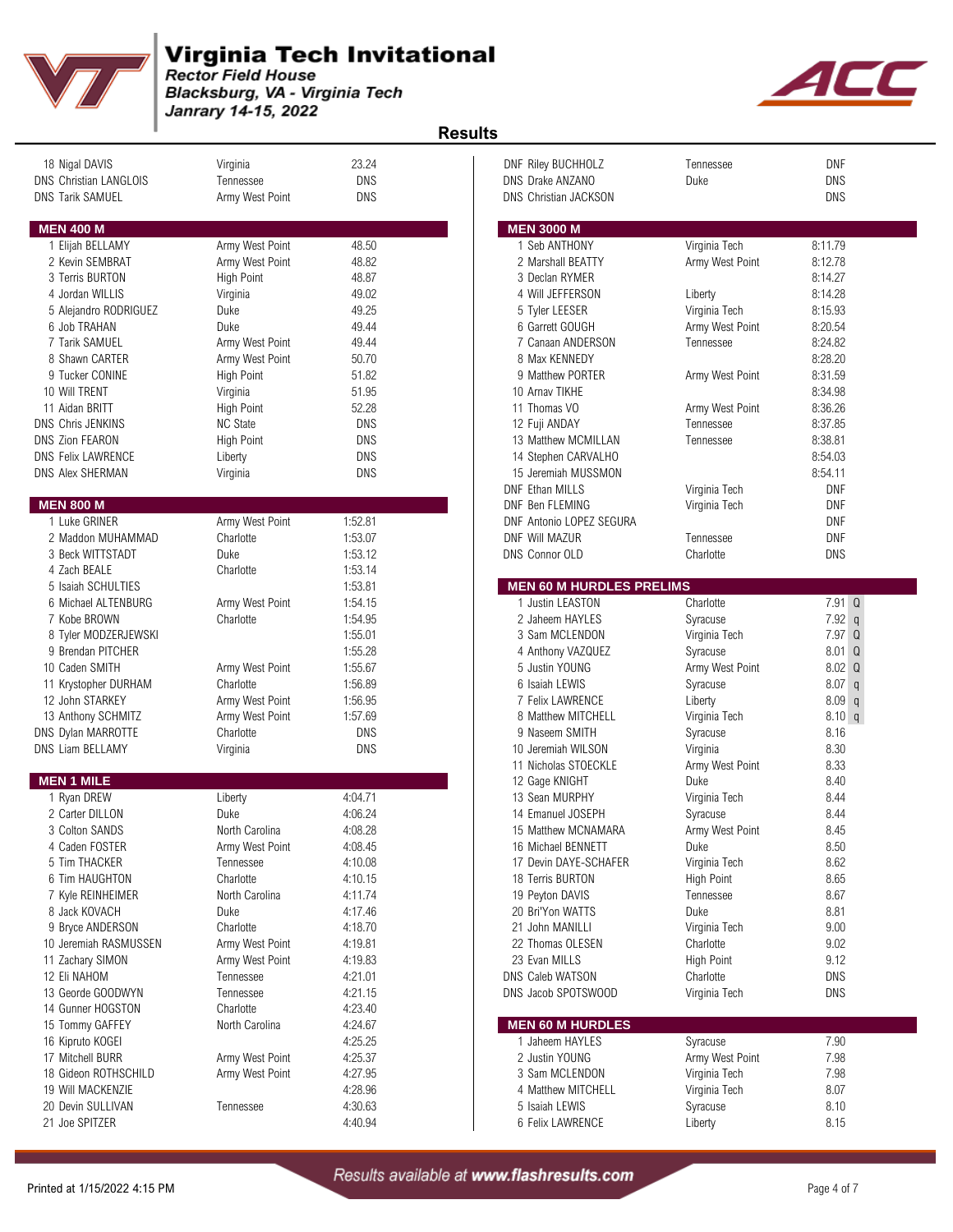

Blacksburg, VA - Virginia Tech Janrary 14-15, 2022



| 7 Anthony VAZQUEZ<br><b>DNS Justin LEASTON</b> | Syracuse<br>Charlotte       | 8.15<br><b>DNS</b>                       | 10 Ayende WATSON<br>11 Peyton DAVIS<br>12 Larry COAXUM | Virginia<br>Tennessee<br><b>High Point</b> | $23 - \frac{1}{2}$<br>7.02m<br>$22 - 11\frac{1}{4}$<br>6.99m<br>$22 - 11\frac{1}{4}$<br>6.99m |            |
|------------------------------------------------|-----------------------------|------------------------------------------|--------------------------------------------------------|--------------------------------------------|-----------------------------------------------------------------------------------------------|------------|
| MEN 4X400 M RELAY                              |                             |                                          | 13 Carson WOLTER                                       | Charlotte                                  | $22 - 7\frac{3}{4}$<br>6.90m                                                                  |            |
| 1 DUKE                                         |                             | 3:14.86                                  | 14 William SISTRUCK                                    | <b>NC State</b>                            | 6.82m<br>$22 - 4\frac{1}{2}$                                                                  |            |
| 2 TENN                                         | Tennessee                   | 3:15.35                                  | 15 Michael HERZOG                                      | Duke                                       | 6.82m<br>$22 - 4\frac{1}{2}$                                                                  |            |
| 3 UVA                                          | Virginia                    | 3:17.64                                  | 16 Ethan DRIVER                                        | Charlotte                                  | $22 - 2\frac{1}{2}$<br>6.77m                                                                  |            |
| 4 ARMY                                         | Army West Point             | 3:19.78                                  | 17 Jordan MCNAIR                                       | Charlotte                                  | $22 - 1$<br>6.73m                                                                             |            |
| 5 UNC                                          | North Carolina              | 3:20.60                                  | 18 Donovan LOUIS                                       | Virginia Tech                              | $21 - 11^{3}/4$<br>6.70m                                                                      |            |
| 6 ARMY                                         | Army West Point             | 3:27.82                                  | 19 Devin DAYE-SCHAFER                                  | Virginia Tech                              | 6.65m<br>$21 - 10$                                                                            |            |
| 7 ARMY                                         | Army West Point             | 3:28.50                                  | 20 Gage KNIGHT                                         | Duke                                       | $21 - 9\frac{1}{2}$<br>6.64m                                                                  |            |
| DNS UNC                                        | North Carolina              | <b>DNS</b>                               | 21 Anthony RILEY                                       | Tennessee                                  | $21 - 8$<br>6.60m                                                                             |            |
| DNF LIB                                        | Liberty                     | <b>DNF</b>                               | 22 Matthew MCNAMARA                                    | Army West Point                            | 6.52m<br>$21 - 4\frac{3}{4}$                                                                  |            |
| DNS NCSU                                       | <b>NC State</b>             | <b>DNS</b>                               | 23 Javan GUEVARA-CRAGWELI                              | Army West Point                            | 6.49m<br>$21 - 3\frac{1}{2}$                                                                  |            |
|                                                |                             |                                          | 24 John MANILLI                                        | Virginia Tech                              | $21 - 2\frac{3}{4}$<br>6.47m                                                                  |            |
| <b>MEN DMR</b>                                 |                             |                                          | 25 Michael BENNETT                                     | Duke                                       | 20-111/4<br>6.38m                                                                             |            |
| 1 TENN                                         | Tennessee                   | 9:59.25                                  | 26 Evan MILLS                                          | High Point                                 | $19 - 11$<br>6.07m                                                                            |            |
| 2 ARMY                                         | Army West Point             | 10:00.08                                 | FOUL Jayquan MICHAUX                                   | Charlotte                                  | <b>FOUL</b>                                                                                   |            |
| 3 DUKE                                         |                             | 10:00.71                                 | DNS Mohammed ALMARHOUN                                 | Duke                                       |                                                                                               | <b>DNS</b> |
| DNF ARMY                                       | Army West Point             | <b>DNF</b>                               | <b>DNS Sean MURPHY</b>                                 | Virginia Tech                              |                                                                                               | <b>DNS</b> |
|                                                |                             |                                          | <b>DNS Garison BREEDING</b>                            | Tennessee                                  |                                                                                               | <b>DNS</b> |
| <b>MEN HIGH JUMP</b>                           |                             |                                          | FOUL Jeremy DAVIS                                      | Liberty                                    | <b>FOUL</b>                                                                                   |            |
| 1 Kennedy SAUDER                               | Liberty                     | $7 - 1\frac{1}{2}$<br>2.17m              | <b>DNS Cameron MURRAY</b>                              | <b>NC State</b>                            |                                                                                               | <b>DNS</b> |
| 2 Shyhiem SCOTLAND                             | Charlotte                   | 2.14m<br>$7 - \frac{1}{4}$               | <b>DNS Quinten CLAY</b>                                | Liberty                                    |                                                                                               | <b>DNS</b> |
| 3 Elijah BELL                                  | Virginia Tech               | 2.10 <sub>m</sub><br>$6 - 10\frac{3}{4}$ | <b>DNS Chris ALEXANDER</b>                             | <b>NC State</b>                            |                                                                                               | <b>DNS</b> |
| 4 Aidan CLARK                                  | Virginia Tech               | $6 - 8\frac{3}{4}$<br>2.05m              |                                                        |                                            |                                                                                               |            |
| 5 Beau ALLEN                                   | Duke                        | 2.05m<br>$6 - 8\frac{3}{4}$              | <b>MEN TRIPLE JUMP</b>                                 |                                            |                                                                                               |            |
| 6 Talon ESTES                                  | Army West Point             | 2.00 <sub>m</sub><br>$6 - 6\frac{3}{4}$  | 1 Jordan SCOTT                                         |                                            | $53 - 4\frac{1}{2}$<br>16.27m                                                                 |            |
| 7 Davis HOWELL                                 | Duke                        | $6 - 6\frac{3}{4}$<br>2.00 <sub>m</sub>  | 2 Owayne OWENS                                         | Virginia                                   | 16.23m<br>$53 - 3$                                                                            |            |
| 8 Jacob KELLY                                  | Virginia                    | 1.95m<br>$6 - 4\frac{3}{4}$              | 3 Chauncey CHAMBERS                                    | Virginia Tech                              | 15.76m<br>$51 - 8\frac{1}{2}$                                                                 |            |
| 8 Carson WOLTER                                | Charlotte                   | $6 - 4\frac{3}{4}$<br>1.95m              | 4 Chris ALEXANDER                                      | <b>NC State</b>                            | 15.55m<br>$51 - \frac{1}{4}$                                                                  |            |
| 10 Kolt BYERS                                  | High Point                  | $6 - 2\frac{3}{4}$<br>1.90m              | 5 Garison BREEDING                                     | Tennessee                                  | 15.25m<br>$50 - \frac{1}{2}$                                                                  |            |
| 11 Chris SMITH                                 | Charlotte                   | $6 - 2\frac{3}{4}$<br>1.90m              | 6 Jamar DAVIS                                          | <b>NC State</b>                            | 15.21m<br>49-11                                                                               |            |
| 12 Daniel COLLINS                              | Duke                        | $6 - \frac{3}{4}$<br>1.85m               | 7 Caleb STEPHENS                                       | Virginia Tech                              | 14.72m<br>$48 - 3\frac{1}{2}$                                                                 |            |
| <b>DNS Gabriel WILLIS</b>                      | Liberty                     | <b>DNS</b>                               | 8 Mikai HUNT                                           | Charlotte                                  | $48 - 2\frac{1}{2}$<br>14.69m                                                                 |            |
|                                                |                             |                                          | 9 Michael HERZOG                                       | Duke                                       | 14.54m 47-81/2                                                                                |            |
| <b>MEN POLE VAULT</b>                          |                             |                                          | 10 Ayende WATSON                                       | Virginia                                   | 14.46m 47-51/4                                                                                |            |
| 1 Keon HOWE                                    |                             | 5.50m<br>$18 - \frac{1}{2}$              | 11 Jordan MCNAIR                                       | Charlotte                                  | $47 - \frac{3}{4}$<br>14.34m                                                                  |            |
| 2 Ben FINGER                                   | North Carolina              | $16 - 10\frac{3}{4}$<br>5.15m            | 12 Jeremiah MCCANTS                                    | Liberty                                    | 14.34m<br>$47 - \frac{3}{4}$                                                                  |            |
| 3 Ethan HULL                                   | Army West Point             | 5.00 <sub>m</sub><br>$16 - 4\frac{3}{4}$ | 13 Avery SCOTT                                         | Charlotte                                  | 14.29m 46-10 <sup>3</sup> / <sub>4</sub>                                                      |            |
| 4 Conner MCCLURE                               | Virginia Tech               | 4.85m<br>$15 - 11$                       | 14 Larry COAXUM                                        | High Point                                 | 14.28m 46-101/4                                                                               |            |
| 4 Cole ROWAN                                   | Duke                        | $15 - 11$<br>4.85m                       | 15 Jeremy DAVIS                                        | Liberty                                    | 13.87m 45-61/4                                                                                |            |
| 6 Ethan HESSON                                 | Army West Point 4.85m 15-11 |                                          | FOUL Javan GUEVARA-CRAGWELI                            | Army West Point                            | <b>FOUL</b>                                                                                   |            |
| 7 Jacob DAVIS                                  |                             | 4.70m<br>$15 - 5$                        | DNS Dejon MAYO                                         | Virginia                                   |                                                                                               | <b>DNS</b> |
| <b>DNS Deakin VOLZ</b>                         |                             | DNS                                      |                                                        |                                            |                                                                                               |            |
| DNS Jacob SPOTSWOOD                            | Virginia Tech               | <b>DNS</b>                               | <b>MEN SHOT PUT</b>                                    |                                            |                                                                                               |            |
| <b>DNS Harrison RICE</b>                       | Virginia Tech               | <b>DNS</b>                               | 1 Jamir GIBSON                                         | Army West Point                            | 18.65m 61-21/4                                                                                |            |
| DNS Jacob RICE                                 | Virginia Tech               | <b>DNS</b>                               | 2 Tyson JONES                                          | Virginia Tech                              | 18.19m 59-81/4                                                                                |            |
| NH Colin DUIGNAN                               | Virginia                    | NΗ                                       | 3 Claudio ROMERO                                       | Virginia                                   | 17.54m 57-61/2                                                                                |            |
|                                                |                             |                                          | 4 Glen YANCEY                                          | <b>VCU</b>                                 | 17.41m 57-11/2                                                                                |            |
| <b>MEN LONG JUMP</b>                           |                             |                                          | 5 Danny GUILIANI                                       | VCU                                        | 17.33m 56-101/4                                                                               |            |
| 1 Ja'Von DOUGLAS                               | <b>NC State</b>             | $26 - 1\frac{1}{2}$<br>7.96m             | 6 Jaekob VOLLBRECHT                                    | <b>VCU</b>                                 | 17.18m 56-41/2                                                                                |            |
| 2 Jalen TATE                                   | Tennessee                   | 7.79m<br>$25 - 6\frac{3}{4}$             | 7 Madias LOPER                                         | North Carolina                             | 16.28m<br>$53 - 5$                                                                            |            |
| 3 Jamar DAVIS                                  | <b>NC State</b>             | 7.67m<br>$25 - 2$                        | 8 Lance PENEGAR                                        | <b>NC State</b>                            | 15.45m 50-81/4                                                                                |            |
| 4 Ezra MELLINGER                               | Duke                        | $24 - 4\frac{1}{2}$<br>7.43m             | 9 Luke NOONAN                                          | Army West Point                            | 14.59m 47-101/2                                                                               |            |
| 5 Freddie ALLEN III                            | High Point                  | $24 - 1$<br>7.34m                        | 10 Alex HOFFMAN                                        | <b>High Point</b>                          | 14.26m 46-91/2                                                                                |            |
| 6 Caleb STEPHENS                               | Virginia Tech               | 7.27m 23-101/4                           | 11 Jacob SOORUS                                        | Charlotte                                  | 14.06m 46-11/2                                                                                |            |
| 7 Marcus ODUMS                                 | <b>NC State</b>             | 7.22m<br>$23 - 8\frac{1}{4}$             | 12 Sam MASTRO                                          | Liberty                                    | 13.73m<br>$45 - \frac{1}{2}$                                                                  |            |
| 8 Heldi VALIKAJ                                | Virginia                    | 7.22m<br>$23 - 8\frac{1}{4}$             | 13 Deven MCNEAL                                        | Army West Point                            | 13.46m<br>44-2                                                                                |            |
| 9 Kendall ARTIS                                | Charlotte                   | 7.05m 23-11/4                            | 14 Brayden RADHUBER                                    | North Carolina                             | 12.55m 41-21/4                                                                                |            |
|                                                |                             |                                          |                                                        |                                            |                                                                                               |            |

| 10 Ayende WATSON              | Virginia        | 7.02m<br>$23 - \frac{1}{2}$              |
|-------------------------------|-----------------|------------------------------------------|
| 11 Peyton DAVIS               | Tennessee       | 6.99m 22-111/4                           |
| 12 Larry COAXUM               | High Point      | 6.99m 22-111/4                           |
| 13 Carson WOLTER              | Charlotte       | 6.90m<br>$22 - 7\frac{3}{4}$             |
| 14 William SISTRUCK           | <b>NC State</b> | $22 - 4\frac{1}{2}$<br>6.82m             |
| 15 Michael HERZOG             | Duke            | $22 - 4\frac{1}{2}$<br>6.82m             |
| 16 Ethan DRIVER               | Charlotte       | 6.77m<br>$22 - 2\frac{1}{2}$             |
| 17 Jordan MCNAIR              | Charlotte       | $22 - 1$<br>6.73m                        |
| 18 Donovan LOUIS              | Virginia Tech   | 6.70m 21-111/4                           |
| 19 Devin DAYE-SCHAFER         | Virginia Tech   | 6.65m<br>$21 - 10$                       |
| 20 Gage KNIGHT                | Duke            | $21 - 9\frac{1}{2}$<br>6.64m             |
| 21 Anthony RILEY              | Tennessee       | $21 - 8$<br>6.60m                        |
| 22 Matthew MCNAMARA           | Army West Point | 6.52m<br>$21 - 4\frac{3}{4}$             |
| 23 Javan GUEVARA-CRAGWELI     | Army West Point | 6.49m<br>$21 - 3\frac{1}{2}$             |
| 24 John MANILLI               | Virginia Tech   | 6.47m<br>$21 - 2\frac{3}{4}$             |
| 25 Michael BENNETT            | Duke            | 6.38m<br>$20 - 11\frac{1}{4}$            |
| 26 Evan MILLS                 | High Point      | 6.07m<br>19-11                           |
| FOUL Jayquan MICHAUX          | Charlotte       | <b>FOUL</b>                              |
| <b>DNS Mohammed ALMARHOUN</b> | Duke            | DNS                                      |
| <b>DNS Sean MURPHY</b>        | Virginia Tech   | DNS                                      |
| <b>DNS Garison BREEDING</b>   | Tennessee       | <b>DNS</b>                               |
| FOUL Jeremy DAVIS             | Liberty         | <b>FOUL</b>                              |
| <b>DNS Cameron MURRAY</b>     | NC State        | DNS                                      |
| <b>DNS Quinten CLAY</b>       | Liberty         | DNS                                      |
| <b>DNS Chris ALEXANDER</b>    | <b>NC State</b> | DNS                                      |
|                               |                 |                                          |
| <b>MEN TRIPLE JUMP</b>        |                 |                                          |
| 1 Jordan SCOTT                |                 | 16.27m<br>$53 - 4\frac{1}{2}$            |
| 2 Owayne OWENS                | Virginia        | $53-3$<br>16.23m                         |
| 3 Chauncey CHAMBERS           | Virginia Tech   | 15.76m 51-81/2                           |
| 4 Chris ALEXANDER             | <b>NC State</b> | 15.55m<br>$51 - \frac{1}{4}$             |
| 5 Garison BREEDING            | Tennessee       | 15.25m<br>$50 - \frac{1}{2}$             |
| 6 Jamar DAVIS                 | <b>NC State</b> | 15.21m 49-11                             |
| 7 Caleb STEPHENS              | Virginia Tech   | 14.72m<br>$48 - 3\frac{1}{2}$            |
| 8 Mikai HUNT                  | Charlotte       | 14.69m<br>$48 - 2\frac{1}{2}$            |
| 9 Michael HERZOG              | Duke            | 14.54m 47-81/2                           |
| 10 Ayende WATSON              | Virginia        | 14.46m 47-51/4                           |
| 11 Jordan MCNAIR              | Charlotte       | 14.34m<br>$47 - \frac{3}{4}$             |
| 12 Jeremiah MCCANTS           | Liberty         | 14.34m<br>$47 - \frac{3}{4}$             |
| 13 Avery SCOTT                | Charlotte       | 14.29m 46-10 <sup>3</sup> / <sub>4</sub> |
| 14 Larry COAXUM               | High Point      | 14.28m 46-101/4                          |
| 15 Jeremy DAVIS               | Liberty         | 13.87m 45-61/4                           |
| FOUL Javan GUEVARA-CRAGWELI   | Army West Point | FOUL                                     |
| DNS Dejon MAYO                | Virginia        | DNS                                      |

| <b>MEN SHOT PUT</b> |                             |                 |                     |
|---------------------|-----------------------------|-----------------|---------------------|
| 1 Jamir GIBSON      | Army West Point             | 18.65m          | $61 - 2\frac{1}{4}$ |
| 2 Tyson JONES       | Virginia Tech               | 18.19m 59-81/4  |                     |
| 3 Claudio ROMERO    | Virginia                    | 17.54m 57-61/2  |                     |
| 4 Glen YANCEY       | VCU                         | 17.41m 57-11/2  |                     |
| 5 Danny GUILIANI    | VCU                         | 17.33m 56-101/4 |                     |
| 6 Jaekob VOLLBRECHT | <b>VCU</b>                  | 17.18m 56-41/2  |                     |
| 7 Madias LOPER      | North Carolina              | 16.28m 53-5     |                     |
| 8 Lance PENEGAR     | NC State                    | 15.45m 50-81/4  |                     |
| 9 Luke NOONAN       | Army West Point             | 14.59m 47-101/2 |                     |
| 10 Alex HOFFMAN     | High Point                  | 14.26m          | $46 - 9\frac{1}{2}$ |
| 11 Jacob SOORUS     | Charlotte                   | 14.06m          | $46 - 1\frac{1}{2}$ |
| 12 Sam MASTRO       | Liberty                     | 13.73m 45-1/2   |                     |
| 13 Deven MCNEAL     | Army West Point 13.46m 44-2 |                 |                     |
| 14 Brayden RADHUBER | North Carolina              | 12.55m          | $41 - 2\frac{1}{4}$ |
|                     |                             |                 |                     |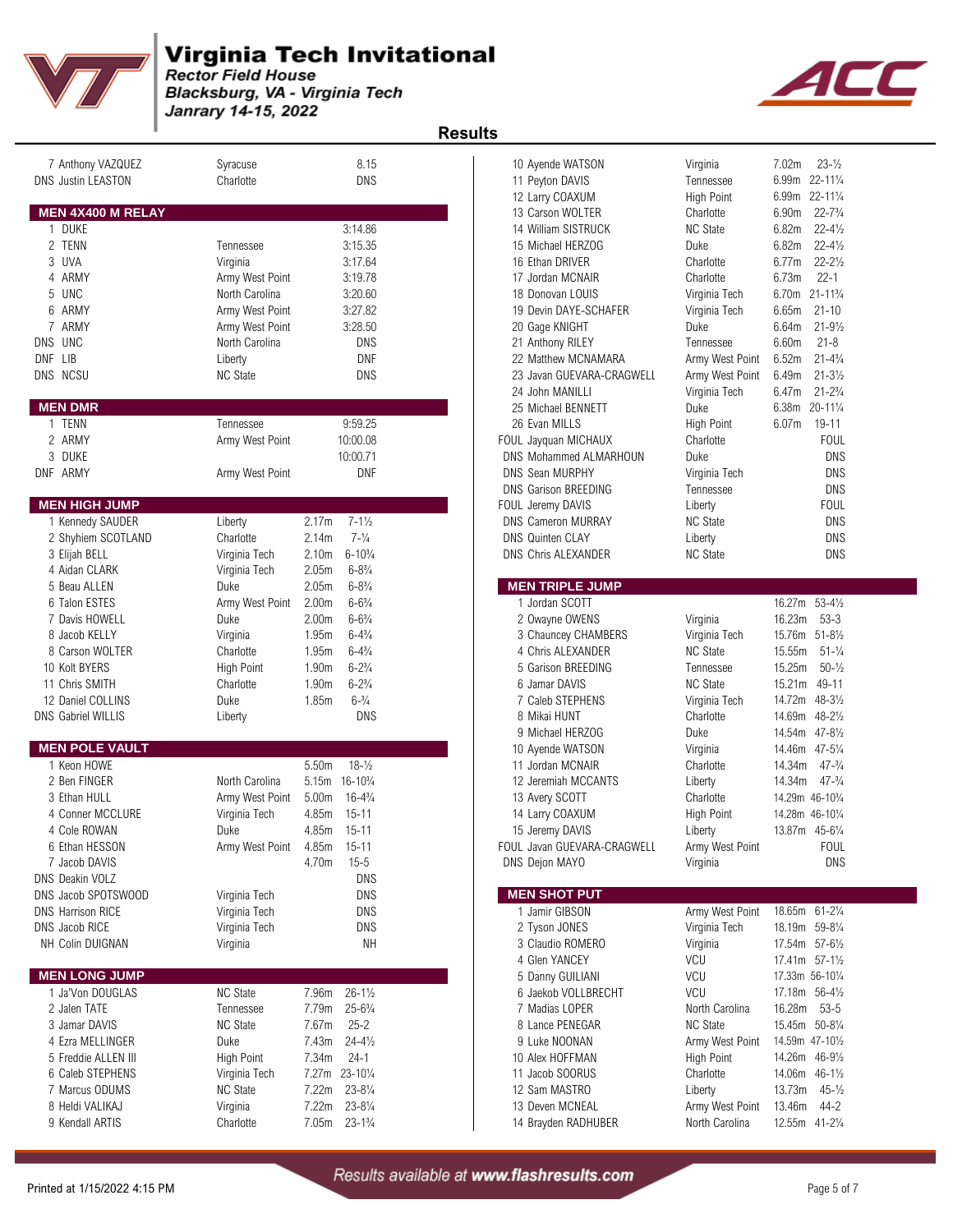

#### **Virginia Tech Invitational**

**Rector Field House** Blacksburg, VA - Virginia Tech Janrary 14-15, 2022



15 Thomas OLESEN Charlotte 9.88m 32-5 FOUL Evan MILLS High Point FOUL 13 Miles ALLY NC State 2:31.74 DNS Jacob SPOTSWOOD Virginia Tech DNS DNS Troy YEARWOOD North Carolina DNS DNS Jose BALLIVIAN Liberty DNS DNS Kyle MITCHELL Liberty Liberty DNS **MEN WEIGHT** 2.36.34 **MEN WEIGHT** 2.36.34 1 Alex YOUNG 22.41m 73-6¼ 20 Dylan MARROTTE Charlotte 2:36.46 2 Jamir GIBSON Army West Point 20.79m 68-2½ 3 James JOYCEY North Carolina 20.20m 66-31/4 4 Cameron SMITH Army West Point 19.13m 62-91⁄4 1 Jada GRIFFIN NC State NC State 38.29 5 Deven MCNEAL Army West Point 18.94m 62-1¾ 2 Mia O'NEIL Tennessee 39.02 6 Troy YEARWOOD North Carolina 18.63m 61-11/2 7 Jaekob VOLLBRECHT VCU 18.45m 60-61/2 8 Andrew HABERMAN NC State 18.29m 60-¼ 5 Chyler TURNER Duke 39.18 9 Danny GUILIANI VCU 17.96m 58-11¼ 6 Abby GEISER Duke 39.49 10 Jacob LEMMON Virginia 16.97m 55-8¼ 7 Layla ANDERSON Virginia Tech 39.86 11 Madias LOPER North Carolina 16.64m 54-7¼ 8 Janai SCOTT Liberty Liberty 39.91 12 Marco RISI Army West Point 16.59m 54-5¼ 9 Jenna CREAN Duke 39.93 13 Lance PENEGAR NC State 16.28m 53-5 14 Coby COCKRELL VCU 15.42m 50-71/4 15 Alex HOFFMAN High Point 14.32m 46-11<sup>3</sup>/<sub>4</sub> 16 Brayden RADHUBER North Carolina 13.55m 44-51/2 FOUL Alexios PRODANAS Virginia Tech FOUL DNS Jurcek KORPIC LESJAK Charlotte Charlotte DNS DNS John HICKS Liberty DNS 16 Emma TAYLOR Army West Point 41.31 **WOMEN 1000 M** 1 Lindsey BUTLER Virginia Tech 2:43.66 19 Lara WESTWOOD-MARSH Army West Point 41.66 2 Hannah BALLOWE Virginia Tech 2:46.75 3 Leigha TORINO Virginia Tech 2:47.47 21 Imunique ARCHIE NC State 42.72 4 Ava HASSEBROCK Virginia Tech 2:48.08 5 Ashley SMITH Virginia Tech 2:49.18 23 Ally HENSON NC State 43.03 6 Chase KAPPELER Virginia Tech 2:51.58 DNS Kelcie SIMMONS Duke DNS 7 Maxana GRUBB Virginia Tech 2:53.30 DNS Maya SINGLETARY Charlotte DNS 8 Grace BOONE Virginia Tech 2:54.59 DNS Cha'Mia ROTHWELL DNS 9 Emma DILULLO Tennessee 2:58.70 DNS Halle BIEBER Duke DNS 10 Evie BELL **Army West Point** 3:01.04 11 Naima TURBES **Duke** 3:01.54 12 Allison ZOLKIEWICZ Virginia Tech 3:02.52 13 Quinn COLLINS **Army West Point** 3:02.63 **2 Star PRICE** Virginia Tech 1:12.92 14 Carolyn BARKSDALE Tennessee 3:05.22 15 Joanna HALFHILL **Army West Point** 3:06.76 16 Laurynn SISNEROS **Army West Point** 3:07.85 17 Rylee BOWEN Duke 3:10.46 6 Keara SEASHOLTZ Virginia 1:14.31 18 Virginia CAPEHART Duke 3:11.93 **MEN 1000 M** 9 Ever ELEGON Army West Point 1:16.17 1 Benjamin NIBBELINK Virginia Tech 2:26.69 2 Joe HOOTS Tennessee 2:26.93 11 Emily KNIGHT Tennessee 1:17.30 3 Beck WITTSTADT Duke 2:27.51 4 Kyle DURHAM NC State 2:27.70 13 Nikki MERRITT Duke 1:18.23 5 John GOVE North Carolina 2:27.85 14 Caroline LEWIS NC State 1:18.40 6 Eldon PHILLIPS 2:28.25 15 Emma DILULLO Tennessee 1:19.17 7 Drake ANZANO Duke 2:28.26 16 Ellie BEVAN Liberty 1:19.84 8 Azaan DAWSON 2:28.32 17 Hannah ANDREWS Army West Point 1:19.85 9 Jake TOOMEY NC State 2:28.49 18 Shayla BONZELET Army West Point 1:23.00 10 Zach HUGHES NC State 2:28.61 19 Aurielle WITHERSPOON Charlotte 1:25.14 11 Maddon MUHAMMAD Charlotte 2:30.01

| <b>Results</b> |                          |                                        |                   |            |  |
|----------------|--------------------------|----------------------------------------|-------------------|------------|--|
|                |                          | 12 Caden SMITH                         | Army West Point   | 2:31.07    |  |
|                | 13 Miles ALLY            |                                        | <b>NC State</b>   | 2:31.74    |  |
|                | 14 Mark ALKINS           |                                        | North Carolina    | 2:34.75    |  |
|                |                          | 15 Dominic DINARDI                     | Charlotte         | 2:34.98    |  |
|                |                          | 16 Brayden JENSEN                      | Charlotte         | 2:35.15    |  |
|                |                          | 17 Torin CHRISTIANSON                  | Army West Point   | 2:35.30    |  |
|                |                          | 18 John STARKEY                        | Army West Point   | 2:35.33    |  |
|                |                          | 19 Anthony SCHMITZ                     | Army West Point   | 2:36.34    |  |
|                |                          | 20 Dylan MARROTTE                      | Charlotte         | 2:36.46    |  |
|                |                          | <b>WOMEN 300 M</b>                     |                   |            |  |
|                |                          | 1 Jada GRIFFIN                         | <b>NC State</b>   | 38.29      |  |
|                | 2 Mia O'NEIL             |                                        | Tennessee         | 39.02      |  |
|                |                          | 3 Ta-halia FAIRMAN                     | Charlotte         | 39.12      |  |
|                |                          | 4 Nicole SREENAN                       | Tennessee         | 39.12      |  |
|                |                          | 5 Chyler TURNER                        | Duke              | 39.18      |  |
|                |                          | 6 Abby GEISER                          | Duke              | 39.49      |  |
|                |                          | 7 Layla ANDERSON                       | Virginia Tech     | 39.86      |  |
|                |                          | 8 Janai SCOTT                          | Liberty           | 39.91      |  |
|                |                          | 9 Jenna CREAN                          | Duke              | 39.93      |  |
|                | 10 Carly KING            |                                        | Duke              | 40.01      |  |
|                |                          | 11 Hannah BLAKEY                       | Army West Point   | 40.22      |  |
|                |                          | 12 Janelle POTTINGER                   | Syracuse          | 40.68      |  |
|                |                          | 13 Kennedy TARLEY                      | Syracuse          | 40.92      |  |
|                |                          | 14 Gwyneth GOLDOWSKI                   | North Carolina    | 41.10      |  |
|                |                          | 15 Abby COMELLA                        | Virginia          | 41.15      |  |
|                |                          | 16 Emma TAYLOR                         | Army West Point   | 41.31      |  |
|                | 17 Abi CRAIG             |                                        | <b>High Point</b> | 41.44      |  |
|                |                          | 18 Hailey WILLIAMS                     | Duke              | 41.60      |  |
|                |                          | 19 Lara WESTWOOD-MARSH                 | Army West Point   | 41.66      |  |
|                |                          | 20 Natalya RODNEY                      | Syracuse          | 41.95      |  |
|                |                          | 21 Imunique ARCHIE                     | <b>NC State</b>   | 42.72      |  |
|                | 22 Jana RILEY            |                                        | Syracuse          | 42.74      |  |
|                | 23 Ally HENSON           |                                        | <b>NC State</b>   | 43.03      |  |
|                |                          | <b>DNS Kelcie SIMMONS</b>              | Duke              | <b>DNS</b> |  |
|                |                          | DNS Maya SINGLETARY                    | Charlotte         | DNS        |  |
|                |                          | DNS Cha'Mia ROTHWELL                   |                   | DNS        |  |
|                | <b>DNS Halle BIEBER</b>  |                                        | Duke              | DNS        |  |
|                |                          |                                        |                   |            |  |
|                |                          | <b>WOMEN 500 M</b><br>1 Lauren HOFFMAN | Duke              | 1:11.97    |  |
|                | 2 Star PRICE             |                                        | Virginia Tech     | 1:12.92    |  |
|                |                          | 3 Anna TOVKACH                         | Army West Point   | 1:13.57    |  |
|                |                          | 4 Maia STEWART                         | Tennessee         | 1:13.70    |  |
|                |                          | 5 Megan MCGINNIS                       | Duke              | 1:14.11    |  |
|                |                          | 6 Keara SEASHOLTZ                      | Virginia          | 1:14.31    |  |
|                |                          | 7 Alahna SABBAKHAN                     | Virginia          | 1:14.64    |  |
|                |                          | 8 Alyssa HERNANDEZ                     | North Carolina    | 1:14.78    |  |
|                |                          | 9 Ever ELEGON                          | Army West Point   | 1:16.17    |  |
|                |                          | 10 Anzhelika PARENCHUK                 | Virginia          | 1:16.58    |  |
|                |                          | 11 Emily KNIGHT                        | Tennessee         | 1:17.30    |  |
|                |                          | 12 Sydney COPPOLINO                    | Virginia          | 1:17.31    |  |
|                |                          | 13 Nikki MERRITT                       | Duke              | 1:18.23    |  |
|                |                          | 14 Caroline LEWIS                      | <b>NC State</b>   | 1:18.40    |  |
|                |                          | 15 Emma DILULLO                        | Tennessee         |            |  |
|                |                          |                                        |                   | 1:19.17    |  |
|                | 16 Ellie BEVAN           |                                        | Liberty           | 1:19.84    |  |
|                |                          | 17 Hannah ANDREWS                      | Army West Point   | 1:19.85    |  |
|                |                          | 18 Shayla BONZELET                     | Army West Point   | 1:23.00    |  |
|                |                          | 19 Aurielle WITHERSPOON                | Charlotte         | 1:25.14    |  |
|                | <b>DNS Ariana RIVERA</b> |                                        | Charlotte         | <b>DNS</b> |  |